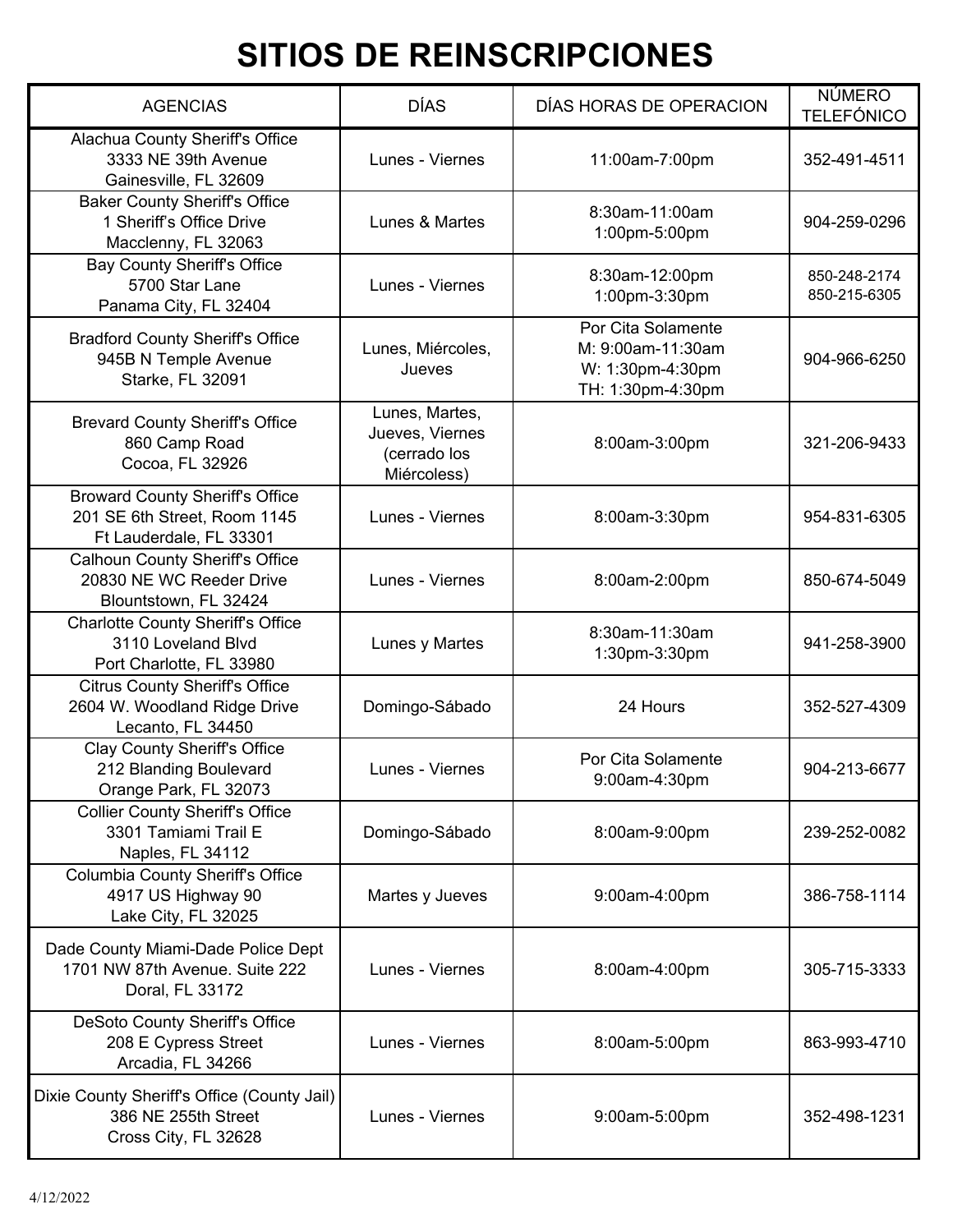| Duval County (Jacksonville) Sheriff's<br>Office<br>1024 Superior Street<br>Jacksonville, FL 32254        | Lunes - Viernes                                                  | 8:00am-5:00pm                                              | 904-630-8633                 |
|----------------------------------------------------------------------------------------------------------|------------------------------------------------------------------|------------------------------------------------------------|------------------------------|
| <b>Escambia County Sheriff's Office</b><br>2935 N "L" Street<br>Pensacola, FL 32501                      | Lunes - Viernes                                                  | 8:00am-4:00pm                                              | 850-436-9829                 |
| Flagler County Sheriff's Office (Jail)<br>1002 Justice Lane<br>Bunnell, FL 32110                         | Lunes, Miércoles,<br>Viernes                                     | M: 9:00am-11:00am<br>W: 1:00pm-4:00pm<br>F: 9:00am-11:00am | 386-586-4881<br>386-586-4885 |
| Franklin County Sheriff's Office<br>270 State Road 65<br>Eastpoint, FL 32328                             | Lunes, Martes,<br>Jueves, Viernes<br>(cerrado los<br>Miércoless) | 8:00am-4:00pm                                              | 850-670-8500                 |
| <b>Gadsden County Sheriff's Office</b><br>2135 Pat Thomas Parkway<br>Quincy, FL 32351                    | Lunes - Viernes                                                  | 8:00am-5:00pm                                              | 850-627-9233                 |
| <b>Gilchrist County Sheriff's Office</b><br>9239 S US Highway 129<br>Trenton, FL 32693                   | Lunes - Viernes                                                  | 9:00am-12:00pm;<br>1:00pm-5:00pm                           | 352-463-3410                 |
| <b>Glades County Sheriff's Office</b><br>1297 E State Road 78<br>Moore Haven, FL 33471                   | Martes y Jueves                                                  | 8:00am-11:00am                                             | 863-946-1600                 |
| <b>Gulf County Sheriff's Office</b><br>1000 Cecil G. Costin, Sr., Boulevard<br>Port Street Joe, FL 32456 | Lunes - Viernes                                                  | 9:00am-5:00pm                                              | 850-227-1115                 |
| Hamilton County Sheriff's Office<br>207 NE 1st Street, Room 114<br>Jasper, FL 32052                      | Martes-Jueves                                                    | 9:00am-12:00pm;<br>1:00pm-3:00pm                           | 386-792-7102                 |
| Hardee County Sheriff's Office<br>900 E Summit Street<br>Wauchula, FL 33873                              | Lunes - Viernes                                                  | 8:00am-4:00pm                                              | 863-773-0304                 |
| <b>Hendry County Sheriff's Office</b><br>101 S Bridge Street<br>LaBelle, FL 33935                        | Domingo-Sábado                                                   | 1:00pm-3:00pm                                              | 863-674-5613                 |
| Hernando County Sheriff's Office<br>18900 Cortez Boulevard<br>Brooksville, FL 34601                      | Martes y Jueves                                                  | 8:00am-11:30am;<br>1:00pm-4:00pm                           | 352-754-6830                 |
| <b>Highlands County Sheriff's Office</b><br>434 Fernleaf Avenue<br>Sebring, FL 33870                     | <b>Martes</b>                                                    | 8:00am-12:00pm;<br>1:00pm-4:30pm;<br>Or By Appointment     | 863-402-7201<br>863-402-7357 |
| Hillsborough County Sheriff's Office<br>1800 Orient Road<br>Tampa, FL 33619                              | Lunes - Viernes                                                  | 7:00am-3:30pm                                              | 813-247-8490                 |
| <b>Holmes County Sheriff's Office</b><br>211 N Oklahoma Street<br>Bonifay, FL 32425                      | Lunes - Viernes                                                  | 8:00am-5:00pm                                              | 850-547-4421                 |
| Indian River County Sheriff's Office<br>4055 41st Avenue<br>Vero Beach, FL 32960                         | Lunes - Viernes                                                  | 24 Hours                                                   | 772-978-6117                 |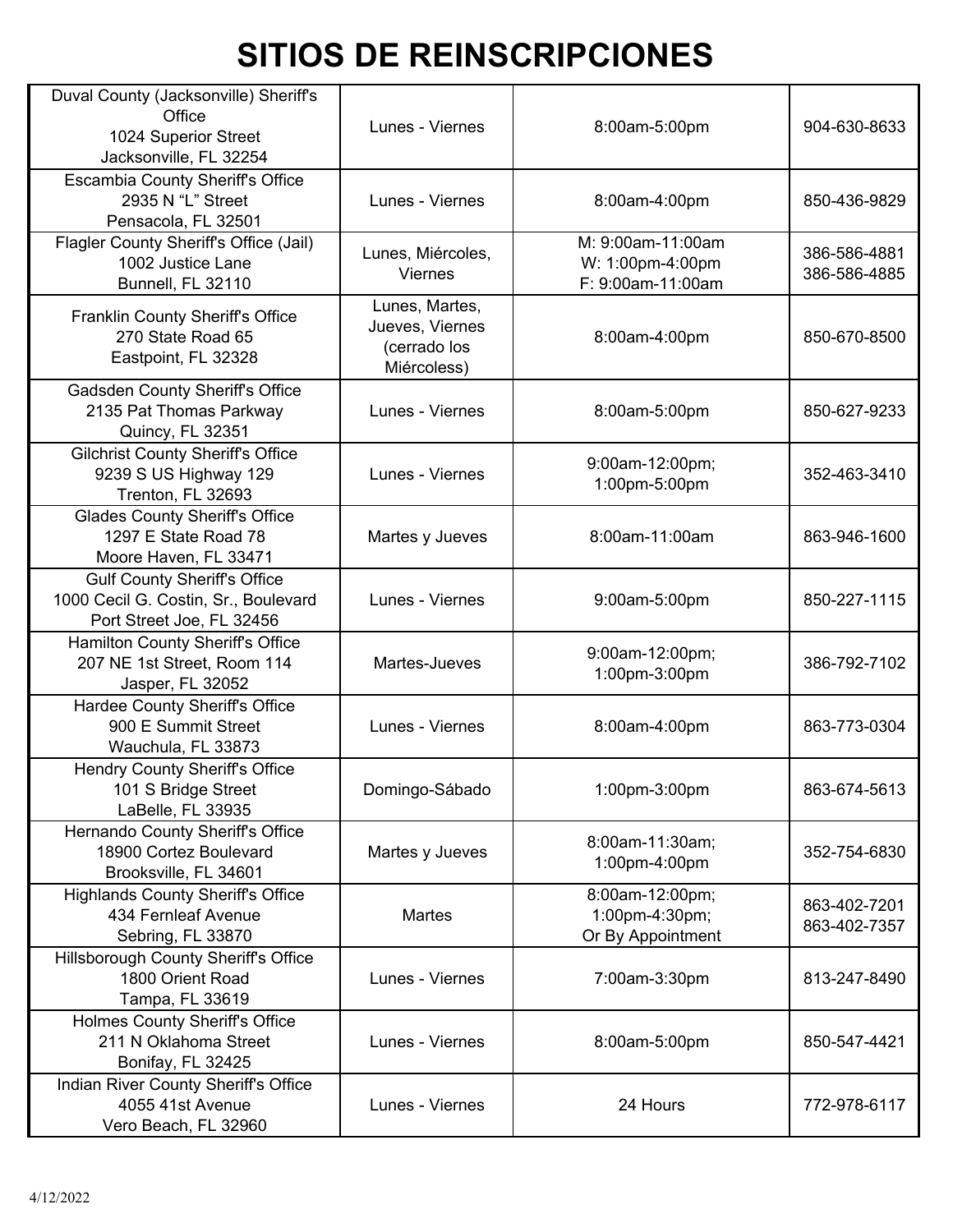| Jackson County Sheriff's Office<br>4012 LaFayette Street<br>Marianna, FL 32446             | Lunes, Miércoles,<br>Viernes                                      | Por Cita Solamente<br>2:00pm-4:00pm | 850-482-9624                                      |
|--------------------------------------------------------------------------------------------|-------------------------------------------------------------------|-------------------------------------|---------------------------------------------------|
| Jacksonville Sheriff's Office<br>1024 Superior Street<br>Jacksonville, FL 32254            | Lunes - Viernes                                                   | 8:00am-5:00pm                       | 904-630-8633                                      |
| Jefferson County Sheriff's Office<br>171 Industrial Park<br>Monticello, FL 32344           | Lunes - Viernes                                                   | 9:00am-5:00pm                       | 850-997-2023                                      |
| Lafayette County Sheriff's Office<br>178 NW Crawford Street<br>Mayo, FL 32066              | Martes y Jueves                                                   | 10:00am-5:00pm                      | 386-294-1222                                      |
| Lake County Sheriff's Office<br>28129 CR 561<br>Tavares, FL 32778                          | Lunes - Viernes                                                   | 9:00am-12:00pm<br>1:00pm-4:30pm     | 352-508-5670<br>352-508-5285                      |
| Lee County Sheriff's Office<br>2115 Dr. Martin Luther King Jr Blvd<br>Fort Myers, FL 33901 | Lunes - Viernes                                                   | 8:00am-4:00pm                       | 239-477-1198                                      |
| Leon County Sheriff's Office<br>2825 Municipal Way<br>Tallahassee, FL 32302                | Lunes, Miércoles,<br>Viernes                                      | 8:30am-11:30am<br>1:00pm-4:30pm     | 850-606-3350                                      |
| Levy County Sheriff's Office<br>9150 NE 80th Avenue<br>Bronson, FL 32621                   | Lunes - Viernes                                                   | 9:00am-12:00pm<br>2:00pm-4:00pm     | 352-486-5111                                      |
| <b>Liberty County Sheriff's Office</b><br>12832 NW Central Ave<br>Bristol, FL 32321        | Miércoles                                                         | 8:00am-5:00pm                       | 850-643-2235                                      |
| Madison County Sheriff's Office<br>823 SW Pinckney Street<br>Madison, FL 32340             | Lunes - Viernes                                                   | 9:00am-4:00pm                       | 850-973-4002                                      |
| Manatee County Sheriff's Office<br>3500 9th Stree West<br>Bradenton, FL 34205              | Martes y Miércoles                                                | 8:30am-4:00pm                       | 941-747-3011<br>ext. 1937, ext. 1938<br>ext. 8424 |
| <b>Marion County Sheriff's Office</b><br>692 NW 30 Avenue<br>Ocala, FL 34478               | Lunes, Martes,<br>Jueves, Viernes<br>(cerrado los<br>Miércoless)  | 8:30am-4:00pm                       | 352-368-3517                                      |
| Martin County Sheriff's Office<br>800 SE Monterey Road<br>Stuart, FL 34994                 | Lunes - Viernes                                                   | 8:30am-4:00pm                       | 772-220-7155                                      |
| Miami-Dade Police Dept<br>1701 NW 87th Avenue, Suite 222<br>Miami, FL 33126                | Lunes - Viernes<br>(feriados observados en el<br>condado cerrado) | 8:00am-12:00pm<br>1:00pm-4:00pm     | 305-715-3333                                      |
| Monroe County Sheriff's Office<br>5501 College Road<br>Key West, FL 33040                  | Lunes - Viernes                                                   | 9:00am-11:00am<br>1:00pm-3:00pm     | 305-293-7348<br>305-293-7452                      |
| Nassau County Sheriff's Office<br>76212 Nicholas Cutinha Road<br>Yulee, FL 32097           | Lunes - Viernes                                                   | 8:00am-4:30pm                       | 904-548-4006                                      |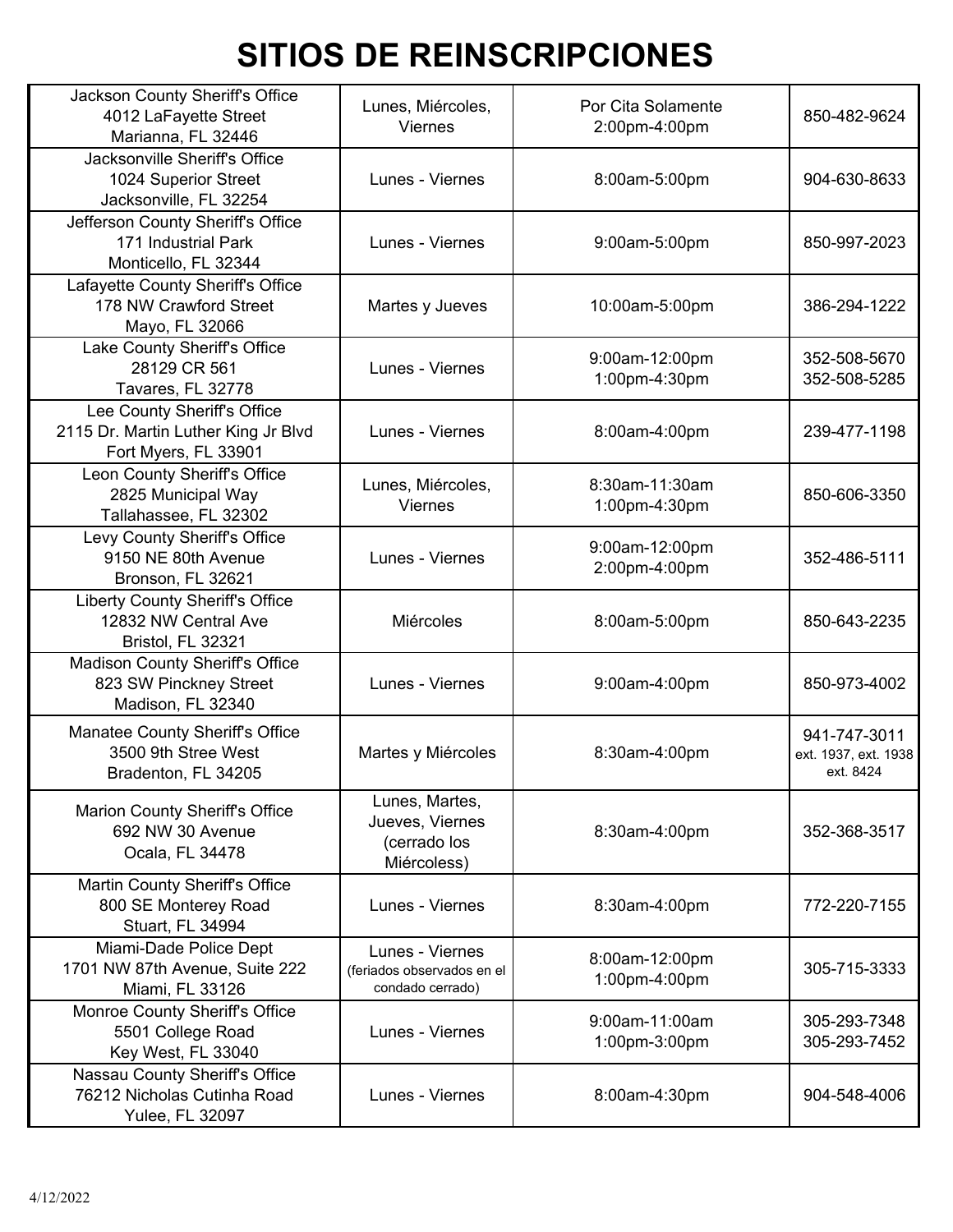| <b>Okaloosa County Sheriff's Office</b><br>197 E James Lee Blvd Crestview<br>1940 Lewis Turnder Blvd Fort Walton Beach                                             | Martes, Jueves<br>Domingo-Sábado                              | 7:30am-11:30am; 1:00pm-4:00pm<br>24 Hours (Por Cita Solamente)                                         | 850-689-5650<br>850-651-7430 |
|--------------------------------------------------------------------------------------------------------------------------------------------------------------------|---------------------------------------------------------------|--------------------------------------------------------------------------------------------------------|------------------------------|
| Okeechobee County Sheriff's Office<br>504 NW 4th Street<br>Okeechobee, FL 34972                                                                                    | Lunes - Viernes                                               | Por Cita Solamente<br>8:00am-5:00pm                                                                    | 863-763-3117<br>Ext. 5100    |
| <b>Orange County Sheriff's Office</b><br>2500 W Colonial Drive<br>Orlando, FL 32804                                                                                | Lunes - Viernes                                               | 8:00am-4:00pm                                                                                          | 407-254-7000                 |
| Osceola County Sheriff's Office<br>2601 E Irlo Bronson Hwy<br>Kissimmee, FL 34744                                                                                  | Lunes, Juevess,<br>Martes<br>Miércoles, Viernes               | Por Cita Solamente<br>L, J: 8:30am-11:00am; 1:00-3:30pm<br>Ma: 12:30pm-3:30pm<br>Mi, V: 8:30am-11:30am | 321-697-4378                 |
| Palm Beach County Sheriff's Office<br>Stockade Jail<br>673 W Fairgrounds Road<br>West Palm Beach, FL 33411                                                         | Lunes - Viernes                                               | 9:30am-3:00pm                                                                                          | 561-688-4990                 |
| Pasco County Sheriff's Office<br>20101 Central Boulevard<br>Land O' Lakes, Fl. 34637<br>*Pasco County Vestíbulo del centro de<br>detención                         | Lunes, Martes,<br>Miércoles, Viernes<br>(cerrado los Juevess) | 8:30am-4:30pm<br>cerrado los for lunch 12:00 to 12:30                                                  | 813-235-6170                 |
| <b>Pinellas County Sheriff's Office</b><br>14500 49th Street North<br>Clearwater, FL 33762<br>*Estacionamiento y entrada ubicados en<br>el lado norte del edificio | Martes - Jueves                                               | 8:00am-4:00pm                                                                                          | 727-582-7768                 |
| Polk County Sheriff's Office<br>455 N Broadway Avenue<br>Bartow, FL 33830                                                                                          | Lunes-Viernes<br>Sábado y Domingo                             | 24 Hours                                                                                               | 863-534-6300                 |
| <b>Putnam County Sheriff's Office</b><br>130 Orie Griffin Boulevard<br>Palatka, FL 32177                                                                           | Lunes - Viernes                                               | Por Cita Solamente<br>9:00am-11:00am<br>1:00pm-4:00pm                                                  | 386-329-0821                 |
| Santa Rosa County Sheriff's Office<br>8390 Transition Road<br>Milton, FL 32583                                                                                     | Lunes - Jueves                                                | Por Cita Solamente<br>8:00am-2:00pm<br>www.timetrade.com/book/Z2872N                                   | 850-983-1148                 |
| Sarasota County Sheriff's Office<br>6010 Cattleridge Blvd<br>Sarasota, FL 34232                                                                                    | unes, Miércoles, Vierne                                       | 1:00pm-4:00pm                                                                                          | 941-861-4728                 |
| Seminole County Sheriff's Office<br>100 Bush Boulevard<br>Sanford, FL 32773                                                                                        | Lunes - Viernes                                               | Por Cita Solamente<br>8:00am-2:00pm                                                                    | 407-665-6725<br>407-655-6773 |
| Saint Lucie County Sheriff's Office<br>900 N Rock Road<br>Fort Pierce, FL 34945                                                                                    | Lunes - Viernes                                               | 8:00am-4:00pm                                                                                          | 772-462-3465                 |
| Saint Johns County Sheriff's Office<br>4010 Lewis Speedway<br>St Augustine, FL 32084                                                                               | Lunes - Viernes                                               | Por Cita Solamente<br>8:00am-4:30pm                                                                    | 904-209-1981                 |
| <b>Sumter County Sheriff's Office</b><br>7361 Powell Road<br>Wildwood, FL 34785                                                                                    | Lunes - Viernes                                               | 8:00am-5:00pm                                                                                          | 352-793-0222                 |